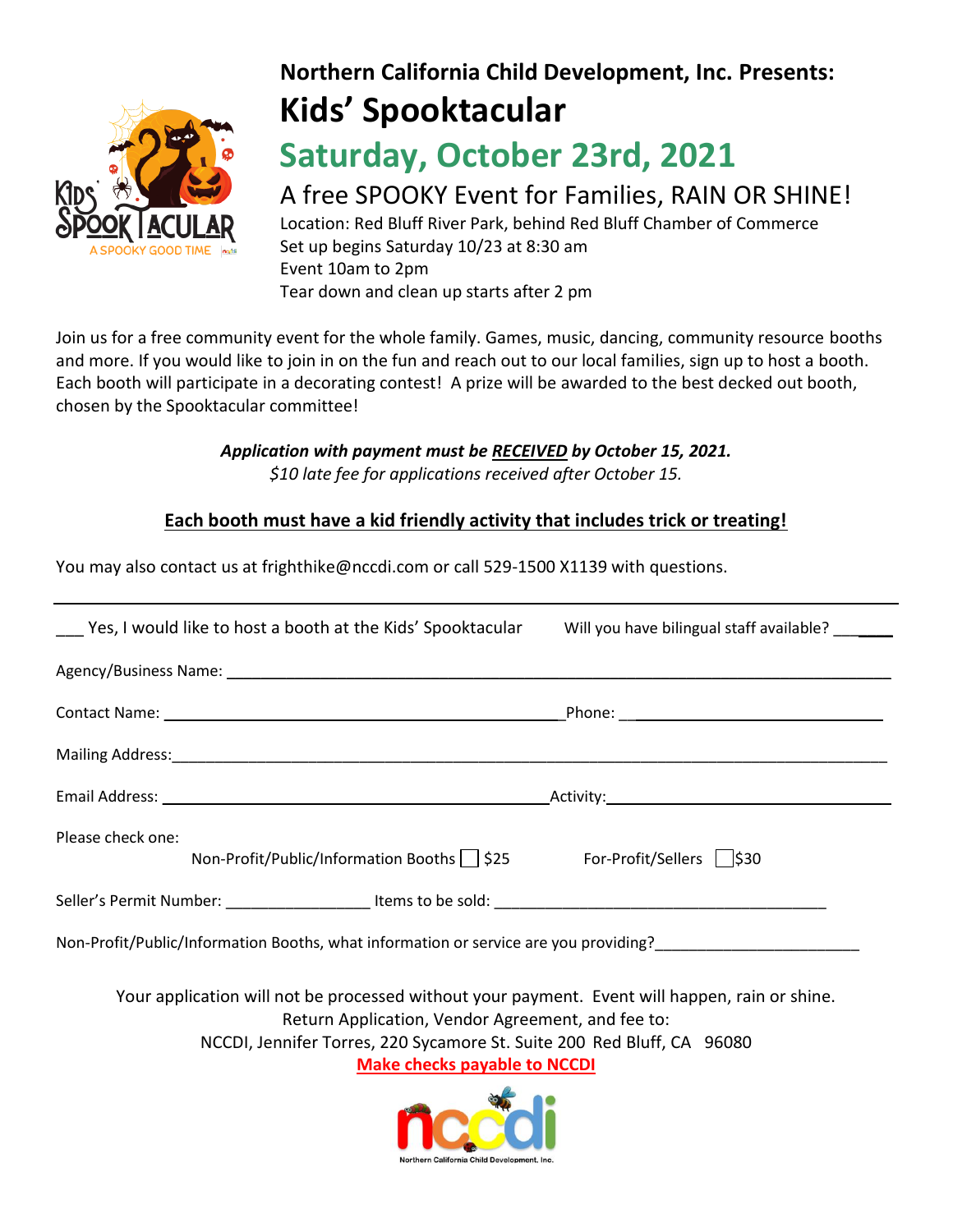

## *Northern California Child Development, Inc.*

220 Sycamore St., Suite 200, Red Bluff, CA 96080 (530) 529-1500 FAX: (530) 529-1560 www.nccdi.com

### Kids' Spooktacular Vendor Agreement **Must be signed and returned with Booth Application Form must be signed regardless if you are selling anything or not!!!**

*If you are a seller, include below your Seller's Permit Number and complete page 2, vendor agreement.*

#### **If you are selling anything, you must be in compliance with the law**

You agree to comply with all laws and regulations which apply to the operation of your particular concession, as well as the regulations of any other public entities which govern the activities of the concession being operated. NOTE: You are required by California State Law to have a sellers permit. If you do not have a sellers permit, please call the State Board of Equalization at 707-427-4800 or go to [www.boe.ca.gov.](http://www.boe.ca.gov/) There is no cost for the permit.

#### **Indemnification**

You agree to protect, defend and hold Northern California Child Development, Inc. (NCCDI) harmless and against any liability of any kind arising out of your operation of a concession/booth at the Kids' Spooktacular. This agreement extends to all injuries and damages to persons and/or property except that caused exclusively by the committee, their officers, agents, employees, or volunteers. This agreement extends to the agents and employees of NCCDI and its officers and officials.

#### **Assumption of Risk**

You acknowledge that the operation of an activity at the 2019 Kids' Spooktacular involves a certain amount of risk from accidents which could occur. Nevertheless, you assume the risk of any such accidents or injuries on behalf of your officers, agents and/or employees and agree to hold NCCDI and their officers, agents, employees and/or volunteers harmless.

#### **Right to Terminate**

NCCDI retains the right to terminate this agreement on one week's notice provided to you. This agreement may be terminated on even less notice in the event that the 2019 Kids' Spooktacular is cancelled, or the Vendor breaches any of the terms hereof. No liability shall result to NCCDI as a result of any cancellation of the 2019 Kids' Spooktacular or termination of this agreement.

This signed document represents the entire agreement between you and NCCDI with respect to operating a booth at the 2019 Kids' Spooktacular. There are no oral promises or commitments to the terms of which are not included within the written terms hereof.

#### **I have read this document and agree to the terms thereof:**

| DATE:    | SIGNATURE:                                                                                                                                                                                                                    |
|----------|-------------------------------------------------------------------------------------------------------------------------------------------------------------------------------------------------------------------------------|
|          | <u> 1989 - Johann Stein, marwolaethau a bhann an t-Amhain an t-Amhain an t-Amhain an t-Amhain an t-Amhain an t-A</u>                                                                                                          |
| PHONE:   | EMAIL:                                                                                                                                                                                                                        |
|          | the control of the control of the control of the control of the control of the control of the control of the control of the control of the control of the control of the control of the control of the control of the control |
| COMPANY: |                                                                                                                                                                                                                               |
| ADDRESS: |                                                                                                                                                                                                                               |